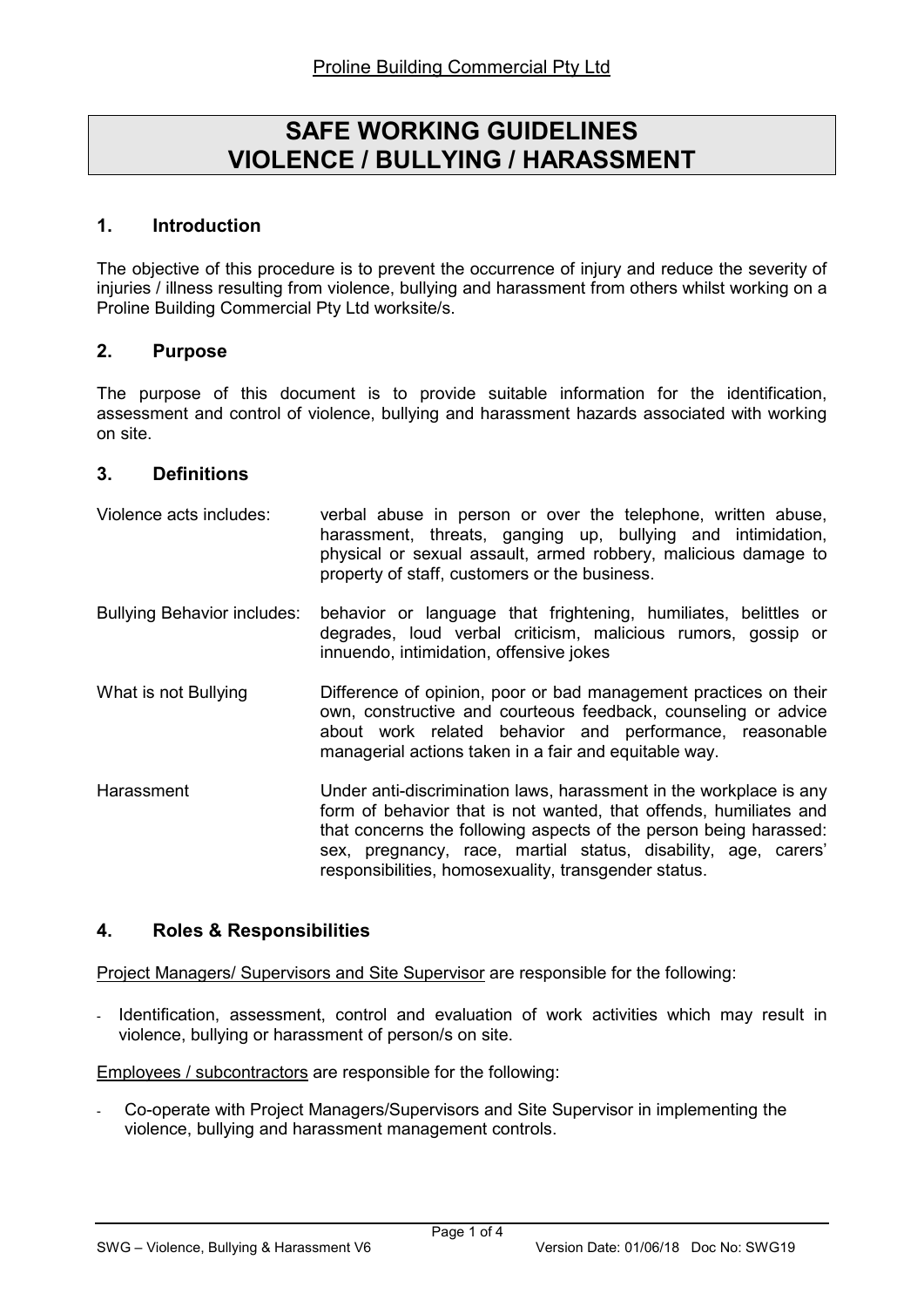# 5. Procedure

Employees and subcontractors are responsible for developing an understanding of and becoming competent in the implementation of risk management principles and practices on site/s.

This is a four phase process:-

- 1. Risk Identification
- 2. Risk Assessment
- 3. Risk Control
- 4. Risk Evaluation

# 5.1 Risk Identification

Identification of risks associated with young and inexperienced workers should be undertaken by the following means:

- Consultation with employees / subcontractors
- Observation of work practices
- Inspections of the task and associated work areas
- Examine workplace injury records to assess what activities have occurred to what tasks being carried out, which may cause injury, illness or incident in young and inexperienced personnel.

# 5.2 Risk Assessment

Identified hazards should then be prioritized according to the severity of injury, frequency of task and probability whilst performing the task. When assessing the risk, consideration will be given to:

- Occupation or job/task of the person exposed
- Work environment
- Duration and frequency
- The skills, training and experience of the young person

Who is at risk? – Everyone, however some employees may be at a higher risk of experiencing, violence, bullying or harassment.

- 1. People with disabilities
- 2. Young and inexperienced workers
- 3. Monitory groups
- 4. Isolated workers

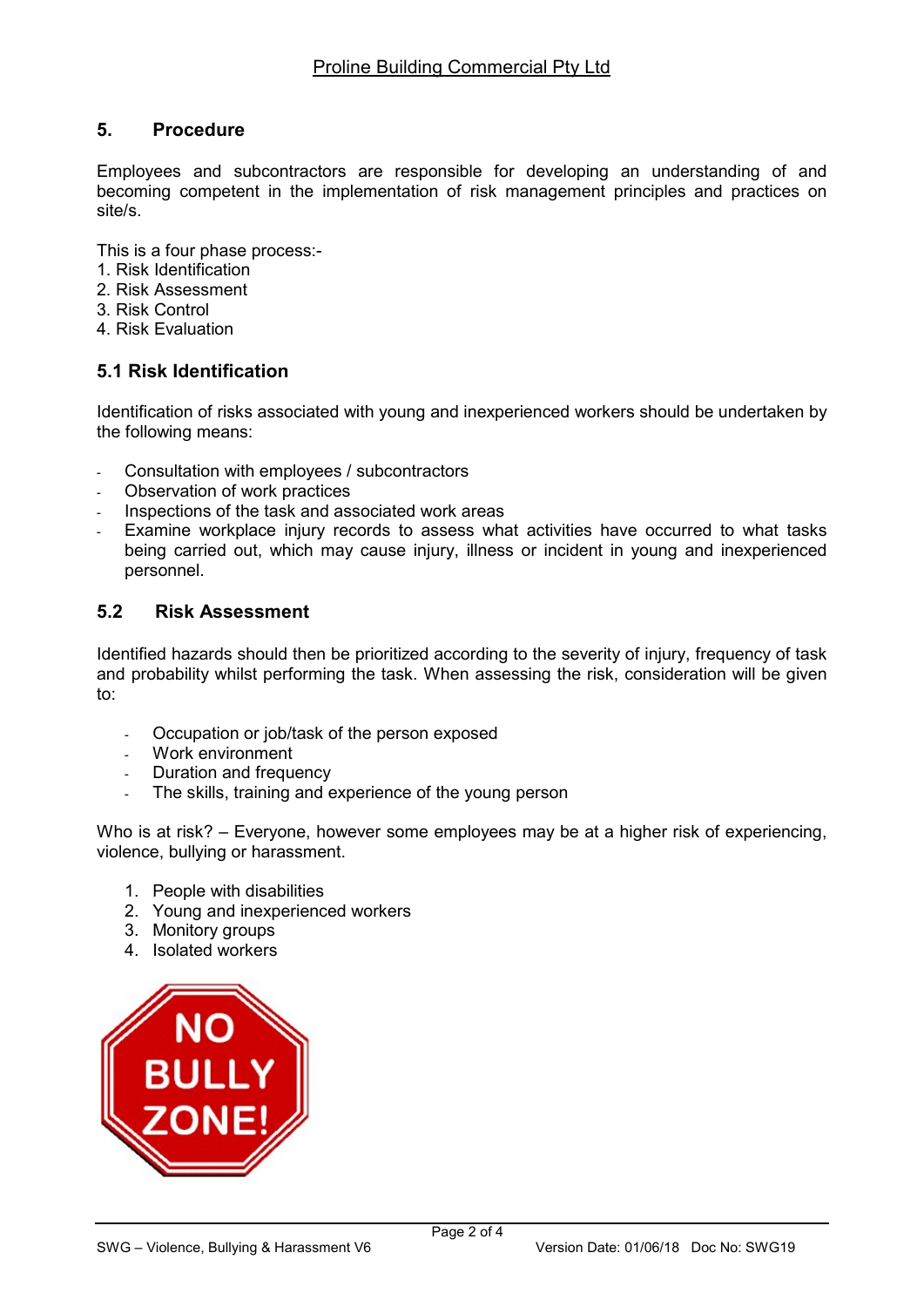# 5.3 Risk Control

It is the responsibility of all employees and subcontractors involved in the violence, bully and harassment hazard management process to ensure that control measures that are put in place by Proline are adhered too. Risk Control is the means for minimizing or eliminates the identified risk and is carried out using the following heiarchary of control:

- Eliminate the risk by ceasing the hazardous component or activity
- Substitute a less harmful alternative hazard substance or process
- Isolate the hazard at source using engineering means
- Introduce administrative controls to minimize exposure
- Use of Personal Protective Equipment

When considering control options the following should be considered:

- Promote the principles of dignity and mutual respect and act decisively against discrimination
- Job re-design
- Clarify workers roles and responsibilities
- Introduce a buddy system for new and high risk workers
- Provide training in violence, bullying and harassment prevention
- Ensure that workers who supervise others have

#### appropriate

skills as supervisors

Provide a secure work environment

- Ensure work systems and service do not provoke aggression from clients

- Deter offenders by making it known that security measures are in place

Where staff must work alone or in isolated locations, keep in contact with them

- Ensure workers get can to and from the worksite safely

- Ensure workers are not alone when dealing with potentially violent client, subcontractors

or others.

# 5.4 Risk Evaluation

It is important to evaluate the effectiveness of the control measures implemented, to ensure that they are effective and that they do not lead into the introduction of additional hazards within the work environment. An evaluation of control measures must be carried out by the Site Supervisor during the tasks Safe Work Method Statement Reviews.

# 6. Training

The Systems Manager will train employees during WHS EMS QA Seminars to ensure that employees can identify risky activities and receive appropriate training.